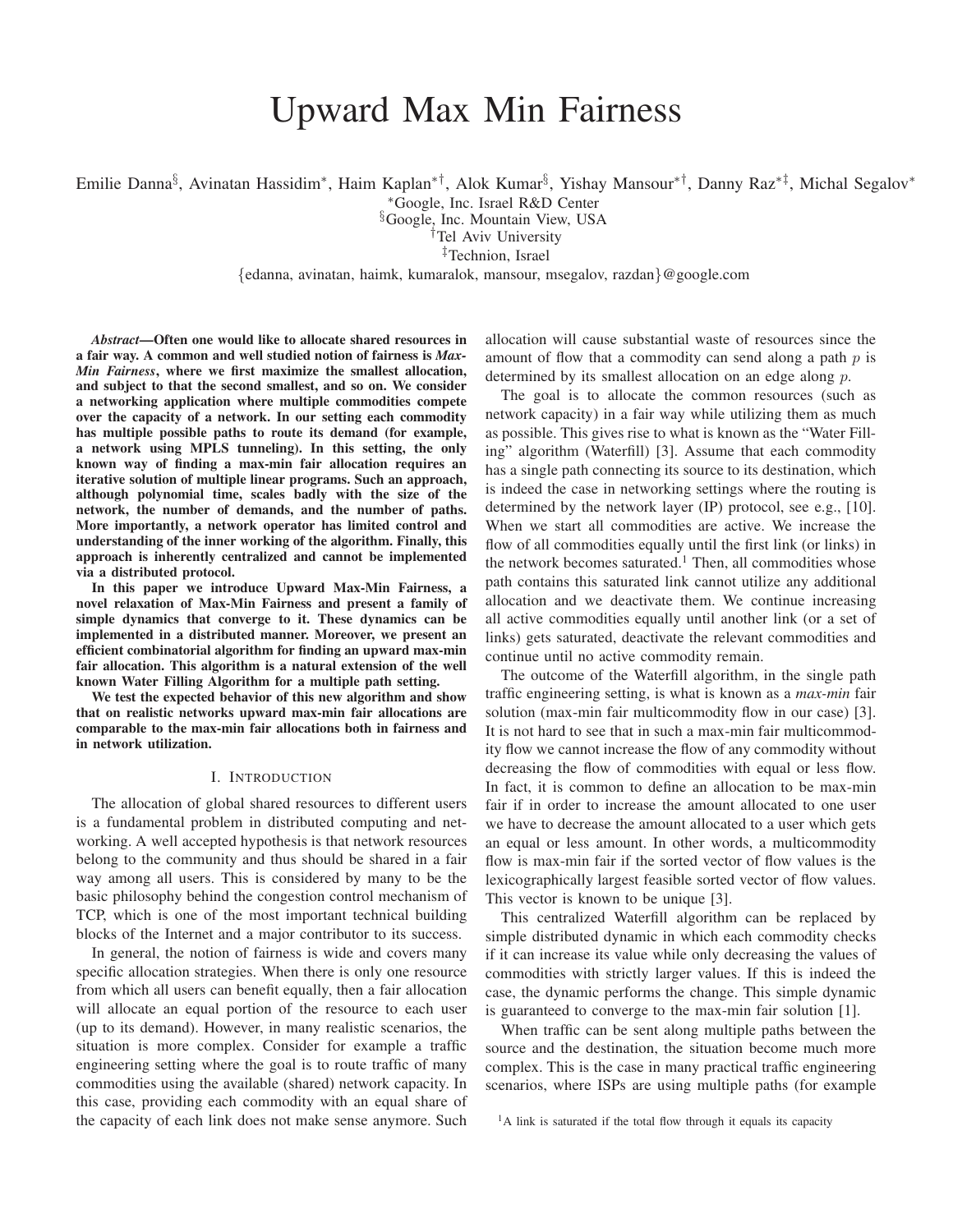using MPLS tunneling) to achieve better load balancing and to increase the overall throughput and utilization of their networks. In such a setting, the vector of flow values is no longer sufficient to uniquely describe the load on each link since the flow of commodity  $i$  can be split in different ways among the different paths that commodity  $i$  uses. However, even when we have multiple paths we can still define a maxmin fair multicommodity flow to be one with the largest lexicographically sorted vector of flow values among all sorted vectors of flow values of feasible flows. This vector is unique, but there may be more than one multicommodity flow that is represented by this vector.

One can extend the distributed dynamic we described earlier to the case when there is more than one path per commodity. In this case, we will allow a commodity to increase its flow value along a path  $p$ , if it can do so by decreasing only commodities of strictly larger flow value, along paths  $p'$  intersecting  $p$ . Note that we compare the total value of a commodity (over all its paths) rather than its value on the paths  $p'$  intersecting p. It is clear that each such an update operation locally improves fairness. There are two basic intriguing questions regarding this dynamic for the multiple paths setting:

(1) Does the dynamic always converge? and

(2) In case it does converge, does it converge to a max-min fair allocation ?

In this paper we show that, under mild assumptions, such a dynamic always converges, but unfortunately not necessarily to a max-min fair multicommodity flow. The dynamic converges to a fairness notion which we call *Upward Max-Min Fair (UMMF)*, which has many intuitive fairness guarantees.

## *A. Our contribution*

**I. UMMF - A new notion of fairness.** We define a multicommodity flow to be Upward Max-Min Fair (UMMF), if for each  $i$ , we cannot increase the value of the *i*th smallest commodity, along any of its paths, even if we remove all commodities whose value is strictly larger than the *i*th smallest value. (This implies that if we reach an UMMF then the dynamic described earlier terminates.)

At a first glance this definition may look like the traditional definition of max-min fair multicommodity flow stated in terms of flows rather than flow values. However, there is a very important subtle difference between the two definitions. In UMMF the requirement is that we cannot increase the ith largest commodity while fixing the current flow routing of the smaller or equal commodities. In the traditional definition the requirement is stronger: the flow is max-min fair if we cannot increase the ith largest flow value for any allocation that achieves the maximal values for the smaller or equal commodities. For example, if we can reroute the commodities with value smaller than or equal the ith largest so that the ith largest commodity increases then the flow would not be max-min fair but it may be upward man-min fair. It is clear that any max-min fair multicommodity flow is also upward max-min fair multicommodity flow, but not vice versa. To better distinguish between the two notions we shall refer to the

traditional stronger notion as a Global Max-Min Fair (GMMF) multicommodity flow.

The example in Figure 1 highlights the differences between UMMF and GMMF. In this example the only global maxmin fair flow is the one with  $(1, 1)$  as the vector of sorted values. On the other hand, there are many different UMMF flows with different vectors of sorted values. In fact, for every  $0 \le \alpha \le 0.5$  if flow i (for  $i \in \{1,2\}$ ) routes  $\alpha$  flow units on the path  $s_iABC_t$  and  $1 - 2\alpha$  flow units on the other path, then the resulting multicommodity flow is UMMF. This holds since the flow is maximal (no flow on a single path can be increased) and both commodities have the same flow value. The example can be extended to show that the UMMF can have a total flow which is a factor of  $O(n)$  from the GMMF, where  $n$  is the number of nodes.



Fig. 1. In this example  $P_1 = \{(s_1ABt_1), (s_1ABCt_1)\}\$  and  $P_2 =$  $\{(s_2, BCt_2), (s_2ABCt_2)\}\$ 

As indicated by this simple example, a UMMF multicommodity flow is not unique. However, every UMMF flow is "fair" in a sense similar to the one by which GMMF multicommodity flows are fair: to increase a commodity along a path we have to change the allocation of equal or smaller commodities. To further argue that UMMF multicommodity flow is a natural concept, consider the case where there is only one commodity. In this case any maximal flow (sometimes also called blocking flow) is UMMF.<sup>2</sup> On the other hand only a maximum flow is GMMF. The notion of blocking flow is well known, and can be computed faster than a maximum flow (in fact computing a blocking flow is an essential step in Dinic's maximum flow algorithm. [4]).

**II. Distributed Dynamics.** We give a set of simple conditions such that any dynamics obeying these conditions converge to a UMMF multicommodity flow. At a high level all one has to do is to pick a commodity and increase its allocation while decreasing the allocation of larger commodities. If we keep the value of the commodity that increases smaller than the value of those that decrease then we prevent oscillations and guarantee convergence.

**III. Generalized Waferfill Algorithm.** The Waterfill algorithm described earlier is a classical simple algorithm to compute the max-min fair multicommodity flow in the case of a single path per commodity.

<sup>2</sup>A blocking flow is a flow which we cannot increase with rerouting some part of it.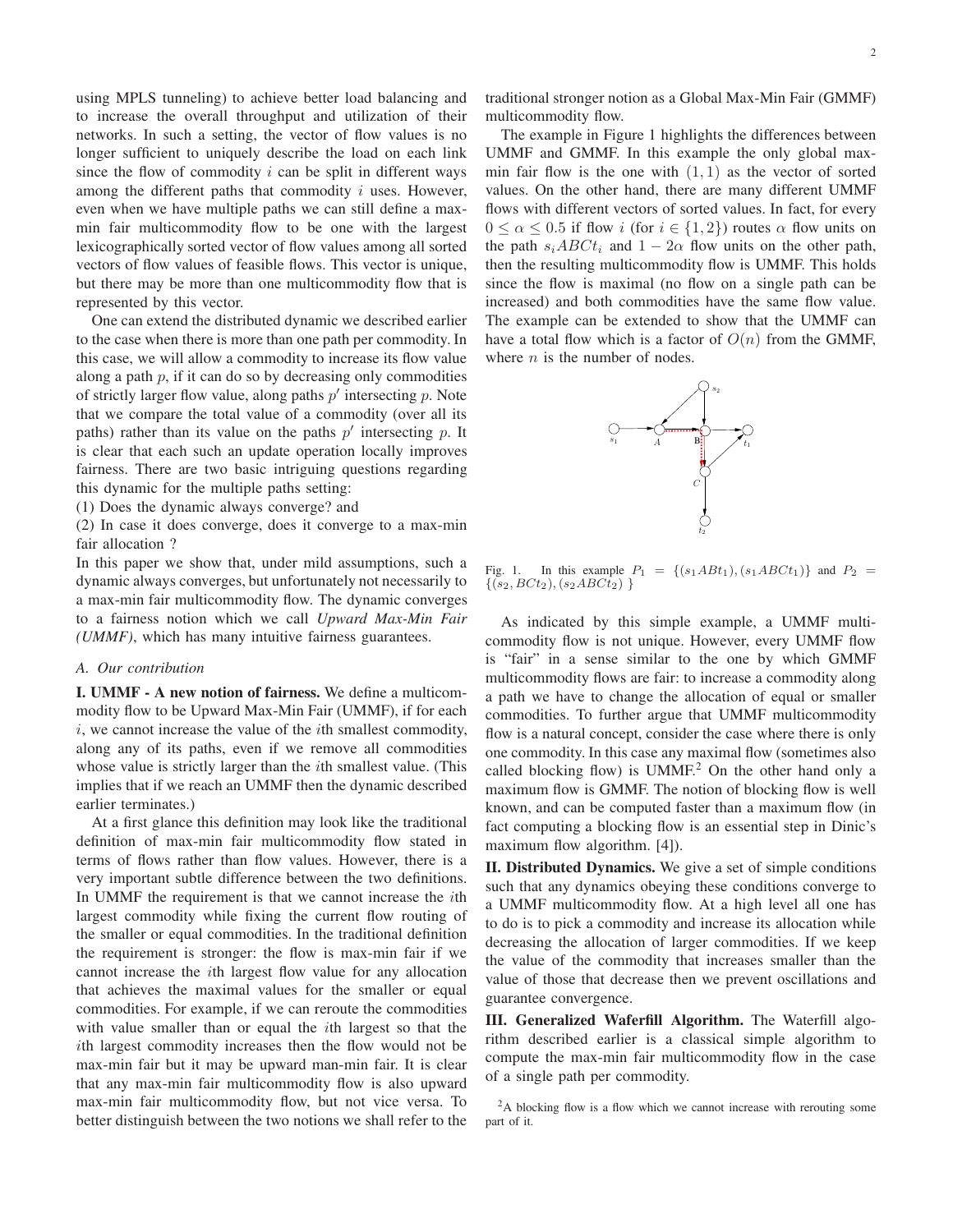We suggest a natural extension of the Waterfill algorithm, *Iterative Exhaustive WaterFill (IEWF)*, for the case of multiple paths per commodity and show that it converges to an UMMF multicommodity flow. This, in fact, reinforces our claim that the notion of UMMF multicommodity flow is a natural one.

In addition to the the fact that an UMMF flow can be computed in a simple distributed manner, there is also an important computational benefit gained by the introduction of UMMF and the associated dynamics. Unfortunately, there is no combinatorial algorithm to find a max-min fair solution when there are multiple possible paths per commodity. Finding one is a challenging open problem. Still, it is possible to find a max-min fair flow by solving multiple linear programs, at least one to discover every flow value [8]. Although it runs in polynomial time, it scales badly with the size of the network, the number of demands, and the number of paths (all cause the LP to grow). Furthermore, a network operator has limited control and understanding of the inner working of the algorithm, and the network has to switch from one allocation to another allocation in a synchronized way. Such an implementation may also be unstable in the sense that changing slightly the capacities or the demands may have a large affect on the solution.

**III. Experimental study.** We performed an experimental study to check various properties of UMMF multicommodity flows and the IEWF algorithm: We conducted our tests on the Google backbone network and on random networks drawn using Waxman's model [11], [12]. We compared the GMMF multicommodity flow to a UMMF multicommodity flow obtained after 2, 10, and 50 iterations of IEWF. All our measurements indicate that the quality, in terms of fairness and throughput, of the UMMF flow which we obtain (even after 2 iterations and definitely after 10) is close to the quality of the GMMF flow.

We investigated the affect of the initial splits on the quality of the UMMF flow and the rate of convergence. We compared several natural choices of initial splits and indicate the ones that give the best performance. We also compared how sensitive are the GMMF and UMMF multicommodity flows to small changes of the inputs. Our results show that the UMMF flow is much more robust.

#### II. UPWARD MAX-MIN FAIR FLOW

We are given a directed graph  $G = (V, E)$ , where each edge  $e \in E$  has a capacity constraint  $c(e) > 0$ .

A multicommodity flow problem, has k tuples  $(s_i, t_i, P_i)$ , for  $1 \leq i \leq k$ , one per commodity, where  $s_i$  is the source of commodity i,  $t_i$  is the destination of commodity i, and  $P_i$  is a subset of simple paths from  $s_i$  to  $t_i$  which commodity i can use. (Note that  $P_i$  can be potentially all paths connecting  $s_i$ to  $t_i$ .)

A *flow*  $f_i$  of commodity i associates a value  $f_i(p) \geq 0$  with each path  $p \in P_i$ . The value of  $f_i$  is  $v(f_i) = \sum_{p \in P_i} f_i(p)$ . A *multicommodity flow* F is a vector  $(f_1, f_2, \ldots, f_k)$  of flows  $f_i, 1 \leq i \leq k$ . The multicommodity flow is *feasible* if for every edge  $e \in E$ , we have  $\sum_i \sum_{p \in P_i} f_i(p) \le c(e)$ .

Consider a multicommodity flow  $H = (h_1, \ldots, h_k)$ . Let  $\sigma(i)$  be the flow with the *i*th smallest flow value (we assume that we break ties by the name of the flow unless stated otherwise), That is  $v(h_{\sigma(i)}) \le v(h_{\sigma(i+1)})$ , for  $1 \le i \le k-1$ . Let  $v(H) = (v(h_{\sigma(1)}), v(h_{\sigma(2)}), \ldots, v(h_{\sigma(k)}))$  the vector of flow values in non-decreasing order. We define the *rank* of commodity j to be  $\sigma^{-1}(j)$ : This is the position of commodity  $j$  in the sorted sequence of the commodities by their values.

To simplify notation we shall assume in the rest of this section that  $\sigma(i) = i$ , that is the commodities in H are indexed such that  $v(h_1) \le v(h_2) \le \cdots v(h_k)$ .

**Definition II.1** (UMMF)**.** *Let* F *be a feasible multicommodity flow. For every*  $1 \leq i \leq k$  *define*  $L_i = \{f_j \mid v(f_j) > v(f_i)\}.$ *We say that* F *is* Upward Max-Min Fair *if for every flow* i*, even after we delete all flows in*  $L_i$ *, the flow values*  $f_i(p)$  *for*  $p \in P_i$ , are maximal.

Note that in case where we have only one commodity then a flow is UMMF if and only if it is a maximal flow. (I.e., it does not have to be a maximum flow.) The following claim gives an alternative formulation of UMMF.

**Claim II.2.** *A feasible multicommodity flow* F *is UMMF if* and only if for every flow  $f_i$  and every path  $p \in P_i$ , there exists *an edge*  $e \in p$  *such that*  $e$  *is saturated only by commodities with value not larger than*  $v(f_i)$ *. Specifically, F is UMMF if and only if*

$$
\forall i \forall p \in P_i \exists e \in p \sum_{p' | (e \in p') \land (p' \in P_j) \land (v(f_j) \leq v(f_i))} f_j(p') = c(e) .
$$

#### III. THE LEXICOGRAPHIC-INCREASE DYNAMICS

## *A. Overview*

In this section we consider dynamics in which at each step one commodity is increased along one of its paths, at the expense of commodities which have a higher flow value. We require that the increase is bounded, such that the value of the increased commodity (after the increase) is upper bounded by the value of each decreased commodity (after the decrease). We prove that any such dynamics converges to a limit, and that any limit of such dynamics is UMMF.

Consider first the trivial case in which the sequence has only increase operations. In this case clearly the sequence has a limit, since the flow values are bounded. Unfortunately, flow values can both increase and decrease. So the main challenge is to handle the decrease operations, and to bound them.

The proof focuses on the sorted vector of flow values  $v(H) = (v(h_{\sigma(1)}, \ldots, h_{\sigma(k)})$  for a multicommodity flow H, defined in Section II. Note that the identity of  $\sigma(i)$ , the *i*th largest flow, changes over time as the dynamic progresses. Consider the minimal flow value  $v(h_{\sigma(1)})$ . The identity of the commodity with the smallest flow value may change over time, but the smallest flow value can never decrease, given our definition of the dynamics. Now consider the second smallest flow value. This value might decrease in certain time steps. However, by the definition of the dynamics, each time it decreases, the smallest value has to increase. The main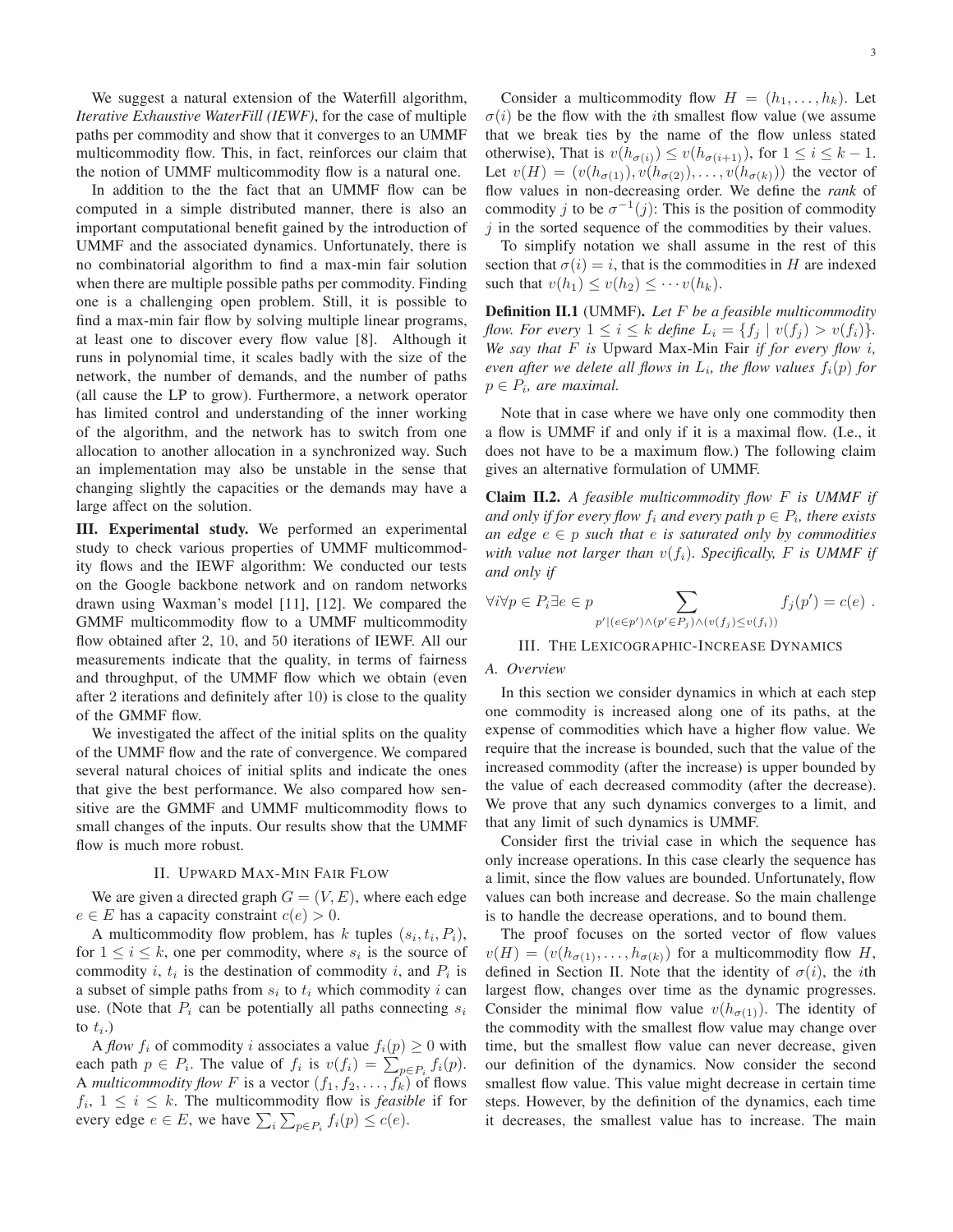challenge in the convergence proof is to charge the decreases of flow values of large indices to increases of flow values of smaller indices.

The first step in the proof is to split every sequence of steps (which respects the dynamic) to basic operations of modifying a single commodity on a single path, either decreasing or increasing it. Any step of the dynamics is split to a single increase and potentially multiple decreases. To simplify the proof, we require that the increase is done first, and then the decreases. This implies that the intermediate steps might not represent a feasible flow. However, we show that if there is an infinite sub-sequence which is feasible, then the limit is a feasible flow.

For the proof we define the notion of a *happy sequence*. The main property of the happy sequence is that it will allow us to associate each decrease with an increase that occurred before it, such that the increase was to a commodity with a lower rank (recall that the *rank* of a commodity j is  $\sigma^{-1}(j)$ ).

#### *B. Definitions*

Consider a sequence  $H^1$ ,  $H^2$ , ... of multicommodity flows. We call a sequence *happy* if it satisfies the following conditions:

1) The value of each commodity is bounded by  $R$ , for  $R > 0$ . 2) The difference between  $H^s$  and  $H^{s+1}$  is only in the amount of flow along a single path of a single commodity. Moreover, this does not change the order between commodities (up to tie breaking). Formally, let  $1, \ldots, k$  denote the commodities. For every s, we require that there exists a permutation  $\sigma_s$ such that for ever i we have  $v(h_{\sigma_s(i)}^s) \leq v(h_{\sigma_s(i+1)}^s)$  and  $v(h_{\sigma_s(i)}^{s+1}) \leq v(h_{\sigma_s(i+1)}^{s+1}).$ 

3) There is a function Π that maps indices in the sequence to smaller indices defined as follows. If at step s we decrease the flow of commodity i along a path, then at step  $\Pi(s) < s$  we increase the flow of commodity  $i'$  along a path. Furthermore, if the rank of commodity i in  $H^s$  is j, and the rank of commodity i' in  $H^{\Pi(s)}$  is j', then  $j' < j$ .

4) Let  $decrease(s)$  or  $increase(s)$  be the amount by which we decrease or increase the flow along a path at step s, respectively. For any step  $s'$  in which we increase the flow along a path let  $\Pi^{-1}(s') = \{s \mid \Pi(s) = s'\}.$  Then we have  $m \cdot increase(s') \geq \sum_{s \in \Pi^{-1}(s')} decrease(s)$ , where m is the number of edges in the graph.

## *C. Happy Sequence converges*

**Theorem III.1.** If  $H^s$  is a happy sequence, then  $v(H^s)$  has *a limit.*

*Proof:* Recall that  $\sigma(i)$  is the commodity with the *i*th smallest value. Consider  $v(h_{\sigma(1)}^s)$ . This value is nondecreasing throughout the dynamics and is bounded by  $R$  so it must have a limit. Recall that the identity of the commodity  $\sigma(1)$  may change throughout the process but the value  $v(h_{\sigma(1)}^s)$ does not decrease.

We show that the sum of the decreases of  $v(h_{\sigma(2)}^s)$  is bounded: Since the total increase of  $v(h_{\sigma(1)}^s)$  is at most  $\hat{R}$ , the sum of the decreases of  $v(h_{\sigma(2)}^s)$  is at most mR. Furthermore, since  $v(h_{\sigma(2)}^s)$  is also bounded by R, the sum of the increases of  $v(h_{\sigma(2)}^s)$  is at most  $R+mR$ . It follows that both the sum of increases and the sum of the decreases of  $v(h_{\sigma(2)}^s)$  are bounded and therefore have a limit and therefore  $v(h_{\sigma(2)}^{s^{\sim}})$  has a limit.

In general let  $A_i$  be an upper bound on the sum of the increases of  $v(h_{\sigma(i)}^s)$ . Then we have that  $A_i \leq m(A_1 + A_2 + \cdots)$  $\cdots + A_{i-1}$ ) + R. Solving this recurrence we get that  $A_i \leq$  $R(m+1)^{i-1}$ . It follows that the sum of the decreases and the sum of the increases of  $v(h_{\sigma(i)}^s)$  are bounded and therefore they have a limit and  $v(h_{\sigma(i)}^s)$  has a limit.

Theorem III.1 shows that the vector of the sorted values of the commodities converges. But what about the multicommodity flow itself? We represent the multicommodity flow  $H$  itself as a vector of the flow on each path, and denote this vector  $p(H)$ . Each coordinate of  $p(H)$  corresponds to a path p of some commodity and the value of the coordinate is the amount of flow that the particular commodity sends along  $p$ . For a happy sequence of multicommodity flows  $H<sup>s</sup>$  the difference between  $p(H<sup>s</sup>)$  and  $p(H<sup>s+1</sup>)$  is in exactly one coordinate. (Following proof is omitted due to lack of space.)

**Corollary III.2.** *If*  $H^s$  *is* happy *then the sequence*  $p(H^s)$  *has a limit corresponding to some flow H<sup>\*</sup>. In addition, if* H<sup>s</sup> is happy *and it has a infinite subsequence that is a feasible flow then it has a limit,* H<sup>∗</sup> *, which is a feasible flow.*

#### *D. From a happy sequence to dynamics*

Consider dynamics in which as long as we have a flow  $H$ which is not UMMF we pick some commodity  $h_i$ , increase its value along some of its paths while decreasing the flow along paths of commodities  $h_j$  such that  $v(h_j) > v(h_i)$ . Let  $h'_i$  denote commodity i after the increase and let  $h'_j$  denote commodity  $j$  after the decrease. We guarantee that

- 1) For every path  $p$  of commodity  $h_i$  the value that  $h_i$  sends along p does not decrease, and for every path p of  $h_i$ , the value of that  $h_j$  sends along  $p$  does not increase.
- 2)  $v(h'_j) \ge v(h'_i)$ .
- 3) If  $h_i$  increases by  $\Delta$  then we decrease any  $h_j$  by at most  $m\Delta$ .

Let  $H<sup>s</sup>$  be the sequence of multicommodity flows generated by such a dynamics. It is easy to verify that by refining the transition from  $H^s$  to  $H^{s+1}$  into multiple smaller steps we can obtain a *happy* sequence. Therefore by Corollary IV-C the sequence  $H^s$  converges to a feasible flow  $H^*$ .

How do we guarantee that the limit flow  $H^*$  is UMMF? For that we add the following two additional requirements:

- 4) If a commodity can increase while changing only larger commodities, then in a finite number of steps we will either increase it or it will not be possible to increase it anymore.
- 5) When we increase a commodity then we do it by at least a constant fraction  $\zeta$  of its maximum possible increase (subject to the conditions of the dynamics).

The following theorem (proof omitted) derives the convergence.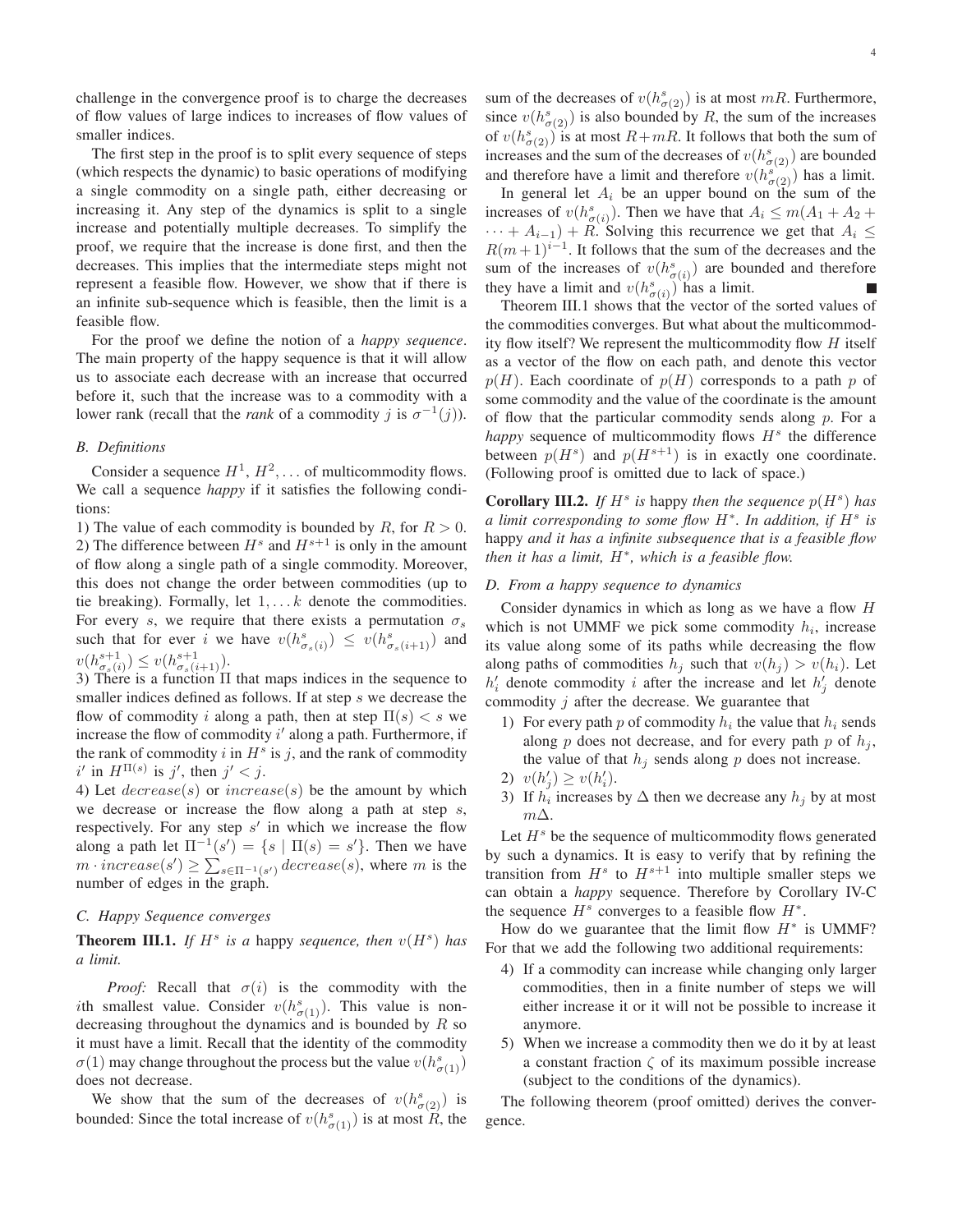**Theorem III.3.** *For any dynamic satisfying Conditions (1)-(5)* above the sequence of multicommodity flow  $H^s$  converges to *a feasible multicommodity flow* H<sup>∗</sup> *which is UMMF.*

#### *E. Implementation*

An advantage of such dynamics is their inherent distributed nature. They can be easily implemented distributively and asynchronously. There has been a considerable amount of work on distributive implementations of Waterfill in the single path setting (see e.g. [1]), and the standard of ABR traffic in ATM networks was designed to support it. The main difference here is that each router  $B$  has to know the flow of a commodity i along *all* its paths and not only along the path p that goes through  $B$ , in order to decide if i can increase along  $p$ .

Here is a high level sketch of a conceptual framework for such an implementation. Commodities would periodically send control packets (much like the RM cells in ATM) to the routers, which include their total flow value. Given this information, each router  $B$  can inform each commodity whether it can increase its rate (namely, if a commodity does not have the maximum rate among all the commodities sharing the router  $B$ , it can potentially increase the rate). A commodity  $i$  which has a path  $p$  on which all routers report that  $i$  can increase its rate, increases the rate along path  $p$ . Commodities can decrease their rates either by getting explicit messages from the routers or implicitly by periodically checking how much they can send along each path.

#### IV. ITERATIVE EXHAUSTIVE WATERFILL (IEWF)

In this section we give a natural generalization of the Waterfill algorithm and prove that it converges to an UMMF multicommodity flow. We call this generalization the Iterative Exhaustive WaterFill (IEWF) algorithm.

We start with an intuitive description of the algorithm, a precise description is provided in Section IV-A. The algorithm works in iterations. Each commodity maintains a distribution  $\{\lambda(p) \mid p \in P_i\}$  over its paths p. We call the fractions  $\{\lambda(p) \mid p \in P_i\}$  $p \in P_i$ , the *splits* of commodity *i*. These distributions are updated in each iteration. During an iteration we increase the flow of the commodities at the same rate and split it to paths according to  $\lambda$ . When edges (and thereby paths) gets saturated we re-scale the splits of the paths remaining open. The flow at the end of the iteration determines the splits with which we start the next one. The goal is to have splits for each commodity, such that all of its paths, with non-zero flow, will be saturated at the same time  $t$ , and all its paths with zero flow will be saturated by time  $t$ .

#### *A. The algorithm*

We now define the IEWF algorithm precisely. Given an instance of the multi-commodity flow problem IEWF starts with arbitrary initial splits  $\lambda(p)$  for  $p \in P_i$  such that  $\sum_{p \in P_i} \lambda(p) = 1$  and  $\lambda(p) \ge 0$ . The IEWF updates the splits in each iteration as follows.

Its starts the iteration with all commodities sending 0 flow. Throughout the iteration it increases all commodities simultaneously at the same rate. To increase commodity i by 1, it increases the flow along paths  $p \in P_i$  by  $\lambda(p)$ . When an edge  $e$  becomes saturated we set the splits of all paths  $p$ going through edge  $e$  to 0. When setting the split of a path  $p \in P_i$  to zero there are two cases. If there is at least one non-saturated path with a non-zero split then we re-scale the splits of all other paths of commodity  $i$  proportionally to their previous value so they sum up to 1. Let UnSat be the set of unsaturated paths and Sat be the set of saturated paths. Then the new split of an unsaturated path  $p$  of commodity  $i$  is,

$$
\lambda'(p) = \frac{\lambda(p)}{\sum_{p \in P_i \cap \text{UnSat}} \lambda(p)}
$$

If all non-saturated paths have split zero then we change these splits to be equal and sum to one (i.e., each equals to one divided by the number of non-saturated paths).

An iteration terminates when all paths of all commodities are saturated. When an iteration terminates the IEWF algorithm uses the resulting flow to define the splits with which it starts the next iteration. That is, let  $f_i(p)$  be the flow of commodity i along path  $p \in P_i$  at the end of the iteration, then we set  $\lambda(p) = \frac{f_i(p)}{v(f_i)}$  and start a new iteration.

The proof that the IEWF algorithm converges to a UMMF multicommodity flow is fairly complex and consists of the following steps.

1) We show that the flow and the splits maintained by IEWF have a limit (i.e., they converge to some values as we move from an iteration to the next). This step is described in Section IV-C.

2) We define a notion of Equilibrium Max-Min Fair (EMMF) multicommodity flow. This notion captures multicommodity flows  $F$  which define splits such that if we start an iteration of IEWF with these splits then the resulting flow is exacty  $F$ . We prove that a multicommodity flow is EMMF if and only if it is UMMF. This is described in Section IV-B.

3) We complete the proof by showing that the limit of IEWF is an EMMF multicommodity flow (and therefore UMMF). The proof of this last step is complicated since an iteration of IEWF, as a function mapping splits to splits is not a continuous function. This part is described in Section IV-D.

## *B. Equilibrium Max-Min Fairness (EMMF)*

Given any multi-commodity flow  $F$ , and commodity  $i$ , we can define the splits  $\lambda_i(p) = f_i(p)/v(f_i)$ ,  $p \in P_i$  $(\sum_{p \in P_i} \lambda_i(p) = 1)$  which are associated with commodity i in  $\overline{F}$ . Suppose we run IEWF starting with these splits. For each edge e (resp. path p), let  $\tau(e)$  (resp.  $\tau(p)$ ) be the time in which  $e$  (resp.  $p$ ) gets saturated during this run of IEWF. For an edge e let  $flow(e, t)$  (resp.  $flow(p, t)$ ) be the amount of flow through and edge  $e$  (resp. a path  $p$ ) at time  $t$  during the run.

**Definition IV.1** (EMMF)**.** *A feasible multi-commodity flow is* equilibrium max-min fair (EMMF) *if for every commodity* i *the followings hold:*

*1)* for every path  $p \in P_i$ , with  $\lambda(p) > 0$  we get that  $\tau(p) =$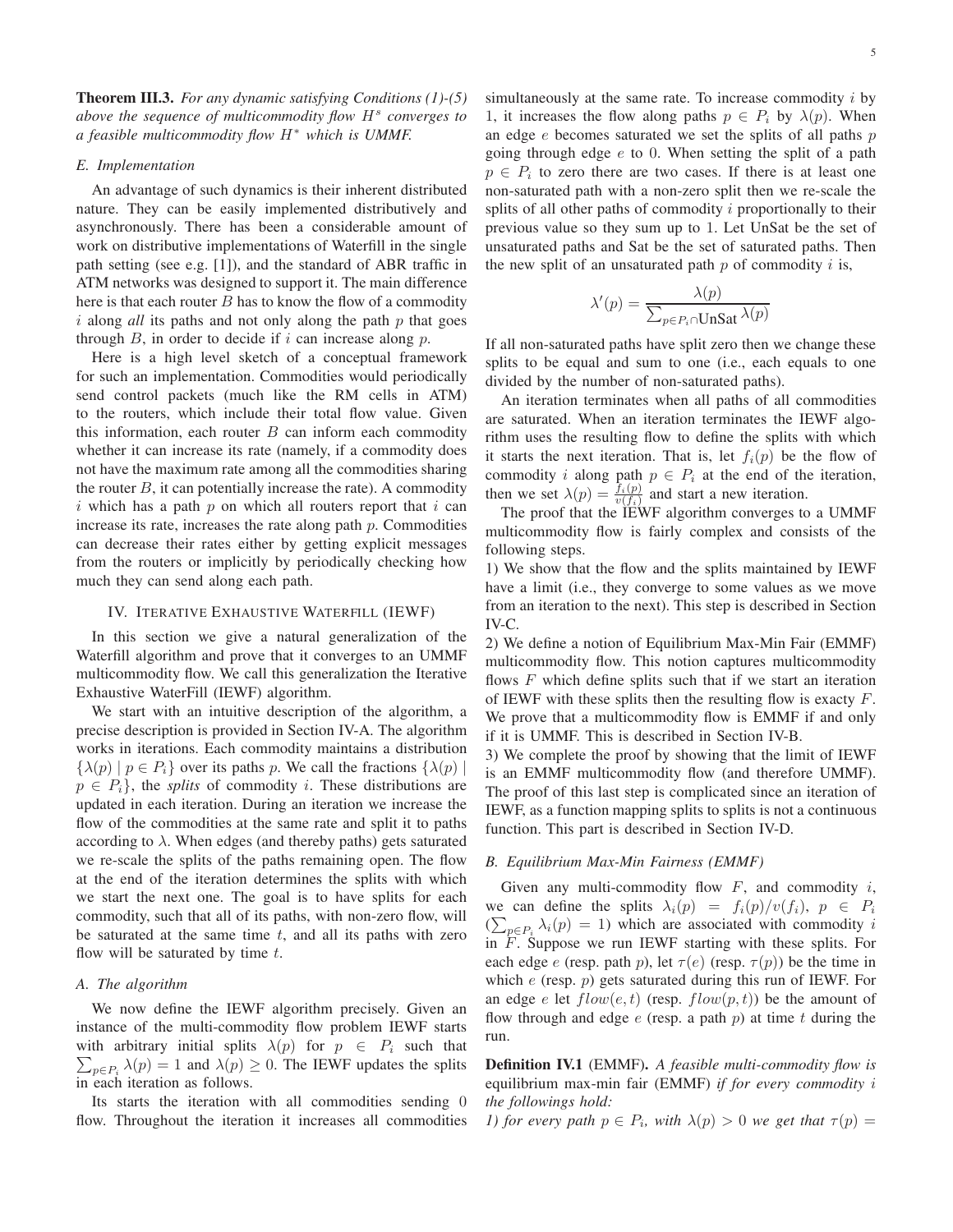$v(f_i)$ . *2) for every p with*  $\lambda(p) = 0$ ,  $\tau(p) \le v(f_i)$ .

Note that if we start with an EMMF flow  $F$  and run IEWF using the splits of  $F$  as the initial splits then for every commodity i all paths with nonzero flow are saturated exactly at  $v(f_i)$ . The paths of commodity i with 0 splits will be saturated by time  $v(f_i)$ . The following lemma follows from the definition of EMMF flow and from the definition of IEWF.

**Lemma IV.2.** *For each path*  $p \in P_i$  *with*  $\lambda(p) > 0$  *we have that*  $flow(p, v(f_i)) = \lambda(p)v(f_i)$ *. For each path p with*  $\lambda(p)$  = 0 *we have that*  $flow(p, t) = 0$  *for any t*.

The following theorem shows that the notions of UMMF and EMMF are equivalent.

**Theorem IV.3.** *A flow is upward max-min fair if and only if it is equilibrium max-min fair.*

*Proof:* Assume that the flow F is equilibrium max-min fair. Since  $F$  is equilibrium max-min fair we know that for every commodity i and every path  $p \in P_i$ , there exists an edge e such that  $\tau(e) \le v(f_i)$ . Recall that  $L_i = \{f_j \mid v(f_j) > v(f_i)\}.$ We claim that for any commodity  $f_j \in L_i$  there is no path  $p \in P_i$  with  $\lambda_i(p) > 0$  that goes through e. Indeed, if there is such p we get that  $\min_{e' \in p} \tau(e') \leq \tau(e) \leq v(f_i) < v(f_j)$  in contradiction with the assumption that  $F$  is equilibrium maxmin fair (with respect to  $f_i$ ).

This implies that  $e$  remains saturated even if we remove all flows  $f_i$  with  $v(f_i) > v(f_i)$  from the graph. It follows that we cannot increase the flow on any path of commodity  $i$  even if we remove all flows  $f_j$  with  $v(f_j) > v(f_i)$  from there graph so  $F$  is upward max-min fair.

For the converse, assume that the flow  $F$  is upward maxmin fair. Then by Claim II.2, for every commodity  $f_i$  and path  $p \in P_i$  there is an edge  $e \in p$  such that

$$
\sum_{p' | (e \in p') \land (p' \in P_j) \land (v(f_j) \le v(f_i))} f_j(p') = c(e) .
$$

Thus by time  $v(f_i)$  this edge is saturated, or in other words  $\tau(e) \leq v(f_i)$ .

It is left to show that for every path p, if  $\lambda_i(p) > 0$ then  $\tau(p) = \min_{e \in p} \tau(e) = v(f_i)$ . We prove this by contradiction. Let p' the path with minimum  $\tau(p')$  among all paths  $\{p \mid p \in P_j \text{ and } \tau(p) < v(f_j)\}\)$ . Assume  $p' \in P_i$ . Then by the definition of IEWF until time  $\tau(p')$ , IEWF has not changed any splits. Let  $e$  be an edge on  $p'$  such that  $\tau(e) = \tau(p')$ . Then  $flow(e, \tau(p)) = \sum_{p \mid e \in p} \lambda(p) \tau(p)$  $\sum_{p|e\in p, p\in P_j} \lambda(p)v(f_j) \leq c(e)$ . The strict inequality holds since  $\tau(p^r) < v(f_i)$  and  $e \in p'$ , and the last inequality holds since  $F$  is feasible. This contradicts the assumption that  $e$  is saturated at time  $\tau(p')$ .

## *C. Convergence of IEWF*

In this section we show that the multi-commodity flow computed in in each iteration of IEWF converges to a limit. In the next section we show that this limit is an EMMF multicommodity flow (and hence UMMF).

Consider an iteration of IEWF. Recall that  $flow(p, t)$  is the flow on path p at time t. Let  $g_i^0$  be the flow of commodity  $i$  at the end of the previous iteration whose splits are used to start the current iteration. We define a flow function  $g_i^t$  by setting  $g_i^t(p) = flow(p, t)$  if  $p \in P_i$  is saturated at time t and  $g_i^t(p) = g^0(p)$  if  $p \in P_i$  is not saturated at time t. Let  $\lambda(p, t)$  be the split that IEWF uses for a path p at time t. We define  $v(g_i^t) = \sum_{p \in P_i} g_i^t(p)$ . Note that  $v(g_i^0)$  is the total flow of commodity  $i$  in the previous iteration. Since we are discussing an arbitrary commodity  $i$  in

**Lemma IV.4.** *Fix an unsaturated path* p *of commodity* i *and* some time t. Then  $g_i^0(p) \geq flow(p, t)$  if and only if  $v(g_i^t) \geq t$ . *Furthermore, if*  $g_i^0(p) \geq flow(p, t)$  *then* 

$$
g_i^0(p) - flow(p, t) = \lambda(p, t)(v(g_i^t) - t).
$$

Due to lack of space we omit the proof.

Consider an iteration of IEWF. Let  $t_1, t_2, \ldots, t_{m'}$  be the times in which edges get saturated during this iteration. Let  $E_i$  be the set of edges that are saturated at time  $t_i$  and let  $G^{t_i}$  be the multi-commodity flow after the saturation of  $E_i$ . Let  $G^{t_0}$  be the multi-commodity flow at the beginning of the iteration.

We consider the sequence  $G^{t_0}, G^{t_1}, \ldots, G^{t_{m'}}$ . The difference between  $G^{t_i}$  and  $G^{t_{i+1}}$  is in the value of the flow along all paths that go through an edge of  $E_{i+1}$  and were not saturated before time  $t_{i+1}$ . In  $G^{t_{i+1}}$  we change the flow value along each such path to be the value that actually flows along it in the flow maintained by IEWF (instead of its value in  $G^{t_i}$ ).

Consider the sequence obtained from  $G^{t_0}, G^{t_1}, \ldots, G^{t_{m'}}$  by splitting the transition from  $G^{t_i}$  to  $G^{t_{i+1}}$  into multiple steps each changing the value along a single path that gets saturated at  $t_{i+1}$ . We first in increase the flow along paths whose flow increases in an arbitrary order and then decrease the flow along paths whose flow decreases in an arbitrary order. We show that this refinement is a *happy* sequence. To simplify the following presentation, we ignore the refinement of each transition from  $G^{t_i}$  to  $G^{t_{i+1}}$  to many transitions each changing a single path. We also abuse the notation slightly and refer to  $G^{t_0}, G^{t_1}, \ldots, G^{t_{m'}}$  as a *happy* sequence (meaning that its refinement is happy).

It then follows that the concatenation of the sequences  $G^{t_0}, G^{t_1}, \ldots, G^{t_{m'}}$  of all the iterations of IEWF is also a *happy* sequence and therefore by Corollary III.2 the flow maintained by IEWF has a limit. Furthermore, since  $G^{t_0}$  is a feasible flow it follows by Corollary IV-C that the limit of IEWF is feasible.

**Theorem IV.5.** *For each iteration of IEWF the sequence*  $G^{t_0}, G^{t_1}, \ldots, G^{t_{m'}}$  *is happy.* 

*Proof:* Each flow  $G^{t_i}$  is feasible when we multiply the capacities by a factor of 2. This follows since it is a sum of a flow contained in  $G^{t_0}$  which is feasible, and a subset of the flow maintained by IEWF which is also feasible. This establishes that there is an  $R > 0$  that bounds the flow of each commodity, and establishes the first property of a happy sequence. The second property, of a single path modification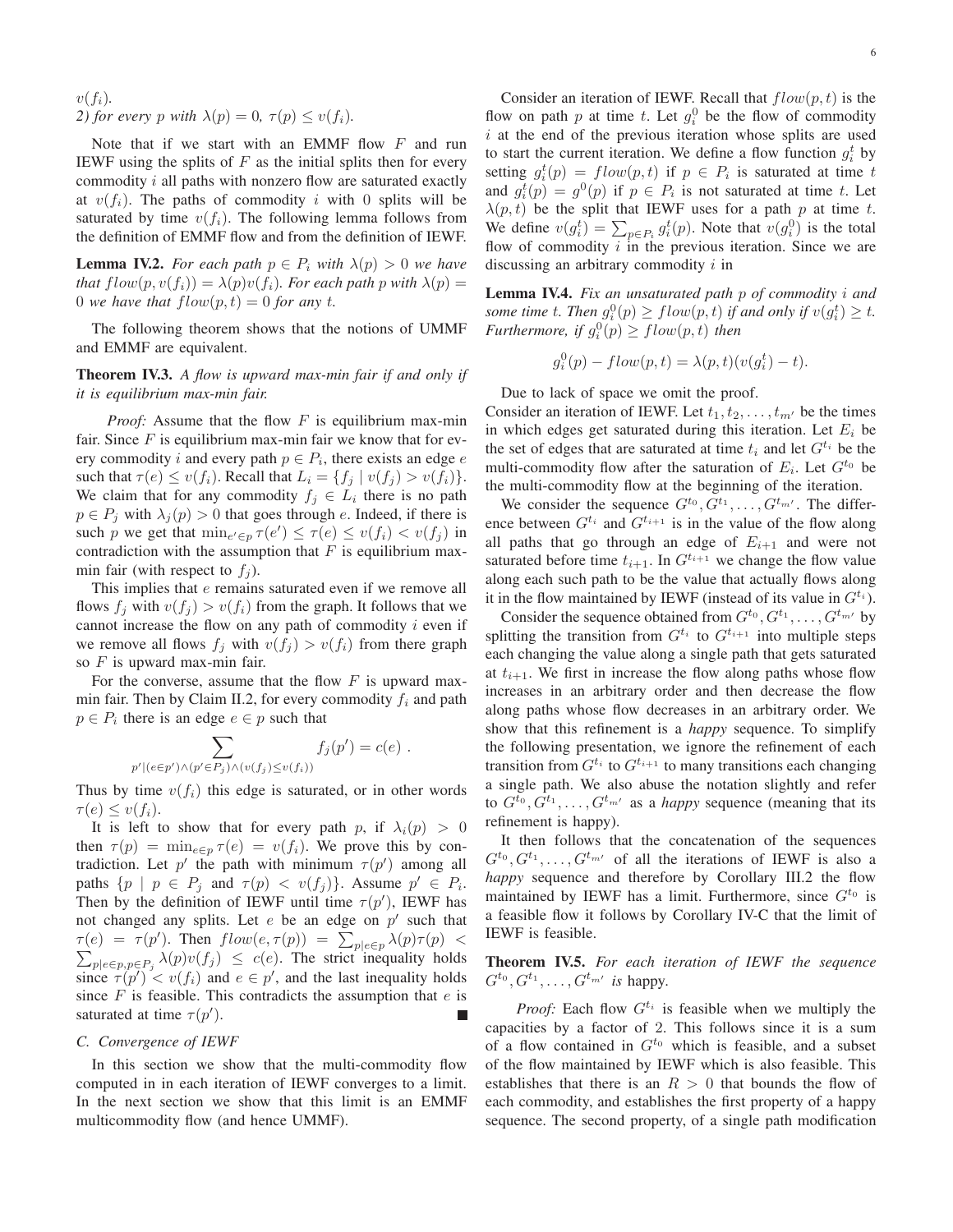is immediate from the construction. It remain to construct the mapping Π (property 3) and relate the increases to the decreases (property 4).

Consider the transition from  $G^{t_i}$  to  $G^{t_{i+1}}$  and an edge  $e_{i+1} \in E_{i+1}$ . Let  $P^-$  be the set of paths through  $e_{i+1}$  that are being saturated at  $t_{i+1}$  such that the flow through them in  $G^{t_{i+1}}$  is smaller than the flow through them in  $G^{t_i}$ . Let  $P^+$ be the set of paths through  $e_{i+1}$  saturated at  $t_{i+1}$  *or before* such that the flow through them in  $G^{t_{i+1}}$  is larger than the flow through them in  $G^{t_0}$ .

Let  $\Delta^{-} = \sum_{p \in P^{-}} \text{decrease}(p)$ , where  $\text{decrease}(p)$  is the amount by which the flow along p decreases. Let  $\Delta^+$  =  $\sum_{p \in P^+} increase(p)$ , where  $increase(p)$  is the amount by which the flow along p increases. We claim that  $\Delta^+ \geq \Delta^-$ . This holds since  $\Delta^+$ − $\Delta^-$  is larger than the difference between the flow along  $e_{i+1}$  in  $G^{t_{i+1}}$  and the flow along  $e_{i+1}$  in  $G^{t_0}$ which is nonnegative since the edge  $e_{i+1}$  is saturated in  $G^{t_{i+1}}$ .

Since  $\Delta^+ \geq \Delta^-$  we can map each unit of decrease in the value of a path in  $P^-$  to a unit of increase in the value of a path in  $P^+$ . When we go over all edges  $e_{i+1} \in E_{i+1}$  this mapping defines the function  $\Pi$ . Note that a path p can be counted as an increase in multiple edges  $e_{i+1} \in E_{i+1}$ , but clearly at most  $m = |E|$  edges. Therefore, every unit of increase in the flow value along a path  $p$  is being charged by at most  $m$  unit of decrease.

Assume that at we charge a decrease in the flow along a path  $p$  of commodity  $j$  to an increase in the flow along a path p' of commodity j'. Let  $t' \leq t_{i+1}$  be the time in which p' got saturated. (It follows that at time  $t'$  we increased the flow along  $p'$ .) Let r be the rank of commodity j at time  $t_{i+1}$ , and let  $r'$  be the rank of commodity  $j'$  at time  $t'$ . It remains to show that  $r' < r$ .

By Lemma IV.4,  $v(g_j^{t_{i+1}}) \ge t_{i+1}$ . It follow that also for every commodity  $\beta$  of rank larger than r at time  $t_{i+1}$  we have  $v(g_{\beta}^{t_{i+1}}) \ge t_{i+1}$ . Furthermore from Lemma IV.4 we can also deduce that the value of all commodities of rank at least  $r$  at time  $t_{i+1}$  was at least  $t_{i+1}$  since the beginning of the iteration.

By Lemma IV.4,  $v(g_{i'}^{t'})$  $j'_{j'}$   $< t'$ . Since  $t' \leq t_{i+1}$  we get that all flows of rank at least r at time  $t_{i+1}$  are larger than j' at time  $t'$  and therefore  $r' < r$ .

## *D. The limit of IEWF is equilibrium*

If we think of an iteration of IEWF as a function  $f$  mapping splits to splits then each iteration of IEWF computes  $\lambda \leftarrow$  $f(\lambda)$ . It would be easy to prove that an iterative algorithm of this sort (which we already know that is converging) indeed converges to a fixed point of  $f$  (EMMF) if  $f$  is continuous. Unfortunately  $f$  is not continuous. There are examples where a tiny perturbation of initial conditions can reach a very different outcome in IEWF.

Despite this discontinuity we prove that

# **Theorem IV.6.** *The limit of the sequence of flows produced by the iterations of IEWF is an EMMF multicommodity flow.*

The proof of this theorem is by contradiction. We show that if the limit (which we already know that exists) is not EMMF then when the flow of IEWF is already very close to it, the change in the splits is too large. The details are delicate and we omit them due to lack of space.

#### V. EXPERIMENTAL STUDY

We analyzed the behavior of IEWF on two types of networks: the Google backbone network and a set of synthetic networks generated using the Waxman model [11] in varying sizes. For the Google backbone experiments, we used a metro level abstraction of Google's backbone. We selected a subset of the largest demands in the Google network as our commodity set.

For the Waxman graphs we generated 20 graphs with 20, 30, 40, 50, 60 and 70 nodes. We used  $\alpha = 0.55$  and  $\beta = 0.55$ , following the guidelines from [12]. These parameters gives us graphs with an average degree of about  $0.3n$ , where n is the number of nodes. For each size we generated graphs repetitively, discarding graphs which are not two connected, until we got 20 two connected graphs.

To generate the commodities for the Waxman graphs we randomly split the nodes into three sets and selected one as the sources and the other as the destinations. We defined a commodity from each of the sources to each of the destinations. Overall, there were about  $(\frac{n}{3})^2$  commodities for each graph.

As explained in the introduction, the global max-min allocation (GMMF) can be computed by iterative deployment of a linear program. We implemented this algorithm and used the flows it produces in order to evaluate the behavior of IEWF.

## *A. IEWF Split Selection and Convergence*

In our first experiment we study the behavior of IEWF w.r.t. initial split selection and the convergence rate in practical scenarios. We compare four methods of split initialization for the IEWF: The first two methods are oblivious to the path characteristics; in the uniform method splits are defined simply as  $\frac{1}{\text{* of paths for the commodity}}$ , and in the random method, splits are computed proportionally to a set of random numbers. The other two methods use decaying splits, both routing more flow along shorter paths. The first variant, called *len exponential decay* uses splits proportional to  $1/10^{\ell}$ , where  $\ell$  is the number of hops in the path. This method prefer paths with less hops by giving them a greater split, but all paths with the same hop count get the same split. The second variant adds a tie breaking component to paths with equal hop count as follows; sort the paths for each commodity from shortest to longest by hop count. If two or more paths have the same number of hops, arbitrarily order them. Let  $i$  be the index of a path  $p$  for some commodity. The split given to this path is proportional to  $1/10^i$ . The result here is an exponential decay in the split values where no two paths belonging to the same commodity have the same split. We call this split selection *exponential decay*.

Figure 2(a) depicts the ratio between the overall throughput obtained by the IEWF algorithm after two and ten iterations, and the total throughput achieved by GMMF for the same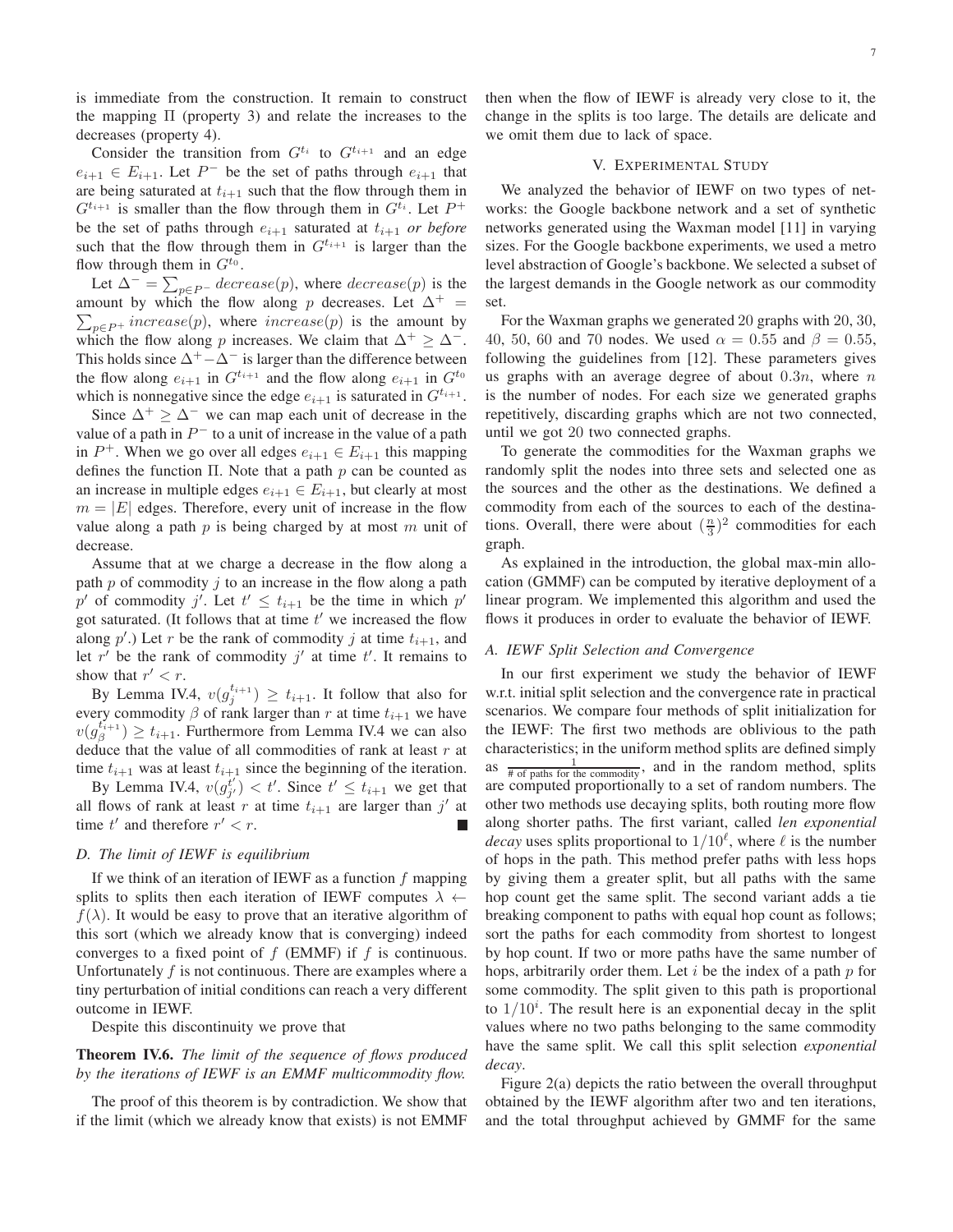

(c) Comparison of the flow values allocated by GMMF and IEWF (with 2 and 10 iterations).

Fig. 2. Experimental Results

input. Each point in the graph is the average of 50 runs, each having a random subset of 50 commodities. The x-axis represents the number of commodities in this random subset, and the y-axis represents the average total throughput ratio.

It is clear from the graph that the approaches that take into account the paths' length perform better in terms of higher overall throughput. The reason is that less links are used when shorter paths are preferred and the network, in general, is less congested, hence more traffic can be routed (assuming there are many commodities in the network). The highest throughput was achieved when using exponential decay. The reason is that this approach prefers exactly one path per commodity over the others and will route significant amounts of traffic on each path only when all the shorter paths for this commodity are fully congested. Again, the network is less congested in this scenario as paths get saturated one by one, leaving larger parts of the network "free".

The main difference between runs of 2 and 10 iteration (which is not reflected by the total throughput) is in the fairness between commodities. A run of 10 iteration is able to better balance the "equivalent" commodities (commodities that have the same flow in GMMF) in the following sense. Commodities

that have the same flow value in a GMMF solution typically have closer values after 10 iterations than after 2 iterations. The gain in the throughput of the run of 2 iterations, compared to the run of 10 iterations, with exponential decay splits, is mainly due to very few high flow commodities .

We also conducted this experiment on the family of Waxman graphs. The results are shown in Figure 2(b). The x-axis represents the number of nodes in the graph and the y-axis is the average of the UMMF throughput divided by the GMMF throughput on all the graphs tested. We used exponential decay as the split selection and compared the results after two and ten iterations. On these graphs, the UMMF solution reached at least 96% of the GMMF solution's throughput.

Similar to the Google backbone graph, one can see the expected slow decline in the quality of the UMMF solution, as the network grows larger. In this case, we also see an improvement, going from 20 to 50 nodes. This improvement is due to the fact that we required the Waxmann graph to be 2-connected. For small graphs, this means that we had to reject many of the graphs we sampled, and this skews the distribution.